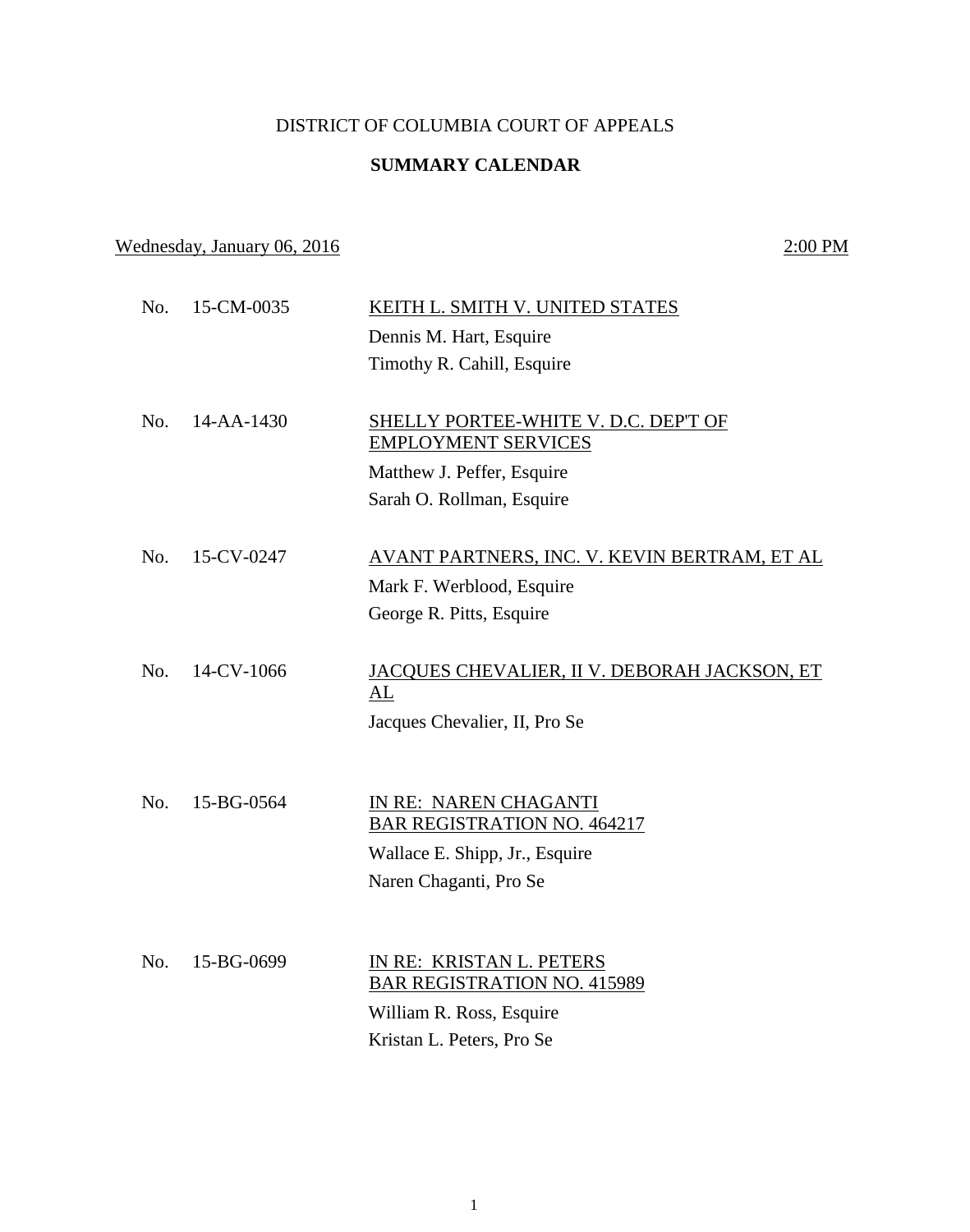| No. | 15-CV-0042 | LATHAL PONDER V. MORTGAGE ELECTRONIC<br>REGISTRATION SYSTEMS, INC. |
|-----|------------|--------------------------------------------------------------------|
|     |            | Lathal Ponder, Pro Se                                              |
|     |            |                                                                    |
|     |            |                                                                    |
| No. | 14-CV-0571 | BARBARA I. SURI V. BONNIE IQBALPERBAK, ET AL                       |
|     |            | Barbara I. Suri, Pro Se                                            |
|     |            | Clarissa T. Edwards, Esquire                                       |
|     |            |                                                                    |
| No. | 14-CM-1408 | <b>LAWRENCE MOSS V. UNITED STATES</b>                              |
|     |            | Aaron Page, Esquire                                                |
|     |            | Seth M. Gilmore, Esquire                                           |
|     |            |                                                                    |
| No. | 15-CM-0184 | SHARMALITTA RILEY V. UNITED STATES                                 |
|     |            | Jesse Winograd, Esquire                                            |
|     |            | John Cummings, Esquire                                             |
| No. | 14-CF-1007 | KEVIN BYNUM V. UNITED STATES                                       |
| No. | 14-CF-1344 | <b>KEVIN WOMACK V. UNITED STATES</b>                               |
|     |            | Cory Lee Carlyle, Esquire                                          |
|     |            | Mona Benach, Esquire                                               |
|     |            | James A. Ewing, Esquire                                            |
|     |            |                                                                    |
| No. | 15-CM-0172 | KEVIN N. TRUESDALE V. UNITED STATES                                |
|     |            | Edward E. Schwab, Esquire                                          |
|     |            | Timothy R. Cahill, Esquire                                         |

Wednesday, January 27, 2016 2:00 PM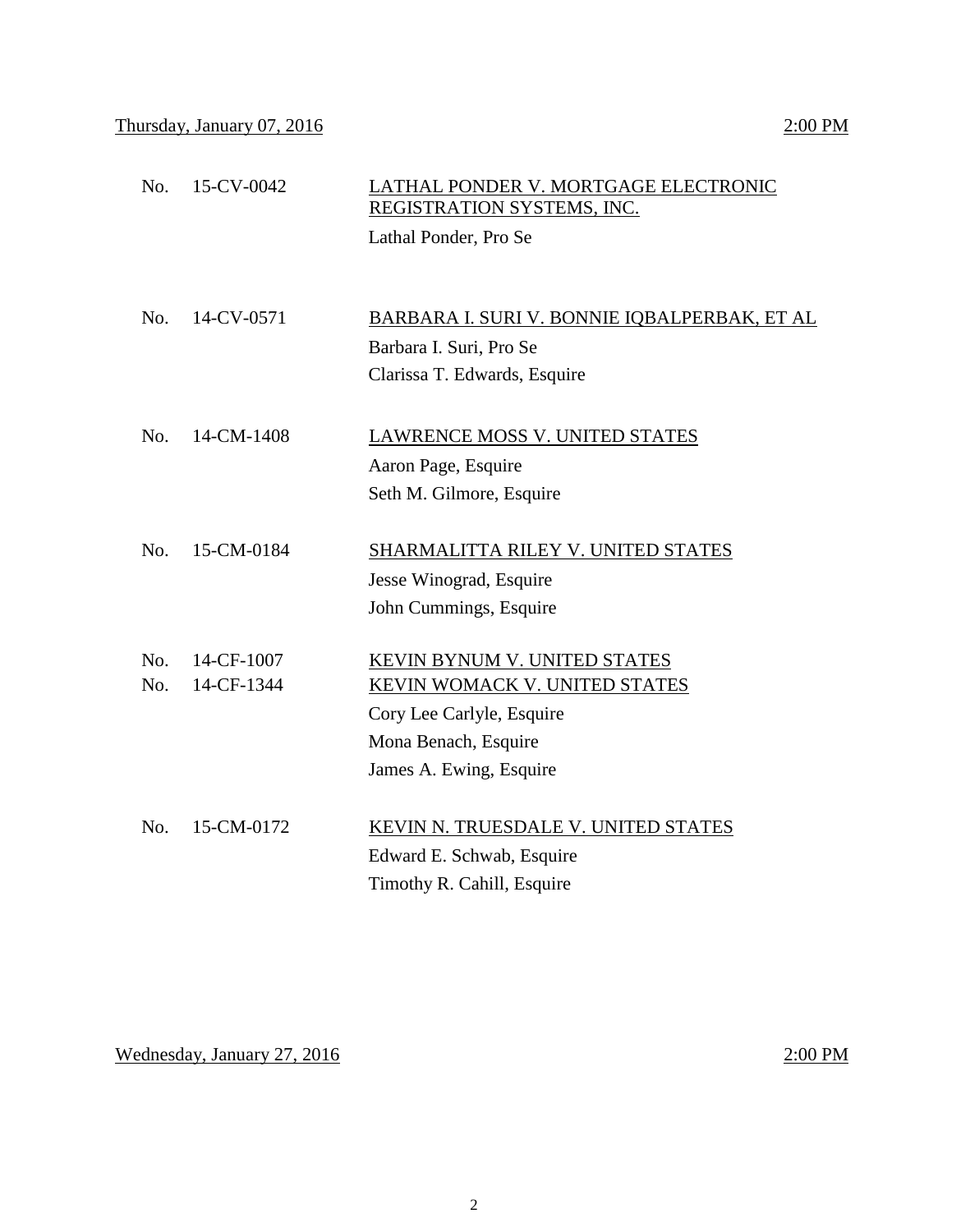| No. | 14-FS-1219                 | IN RE: PETITION OF T.W. & M.W.; T.W., APPELLANT<br>T. W., Pro Se                                                        |
|-----|----------------------------|-------------------------------------------------------------------------------------------------------------------------|
| No. | 14-CM-1396                 | CHRISTOPHER BROADUS V. UNITED STATES<br>Montrell L. Scaife, Esquire<br>Thomas G. Burgess, Esquire                       |
| No. | 14-CF-1169                 | MARCUS E. THOMAS V. UNITED STATES<br>Michael L. Spekter, Esquire<br>Ademuyiwa Bamiduro, Esquire                         |
| No. | 15-CM-0152                 | JOSE M. MACHADO V. UNITED STATES<br>Karl Tetzlaff, Esquire<br>Ann K. H. Simon, Esquire                                  |
| No. | 14-CF-1202                 | <b>ALEX P. MCCOY V. UNITED STATES</b><br>Ian A. Williams, Esquire<br>Jay Apperson, Esquire                              |
| No. | 14-CF-0582                 | <b>ANTHONY BYRD V. UNITED STATES</b><br>Michael L. Spekter, Esquire<br>Ann K. H. Simon, Esquire                         |
|     | Thursday, January 28, 2016 | $2:00$ PM                                                                                                               |
| No. | 14-CV-1158                 | DIANE PERLMAN V. PALLADIUM CONDOMINIUM<br>ASSOCIATION, INC.<br>Craig A. Butler, Esquire<br>Jane Saindon Rogers, Esquire |

No. 14-CO-1346 RICARDO A. CURTIS V. UNITED STATES Ricardo Curtis, Pro Se